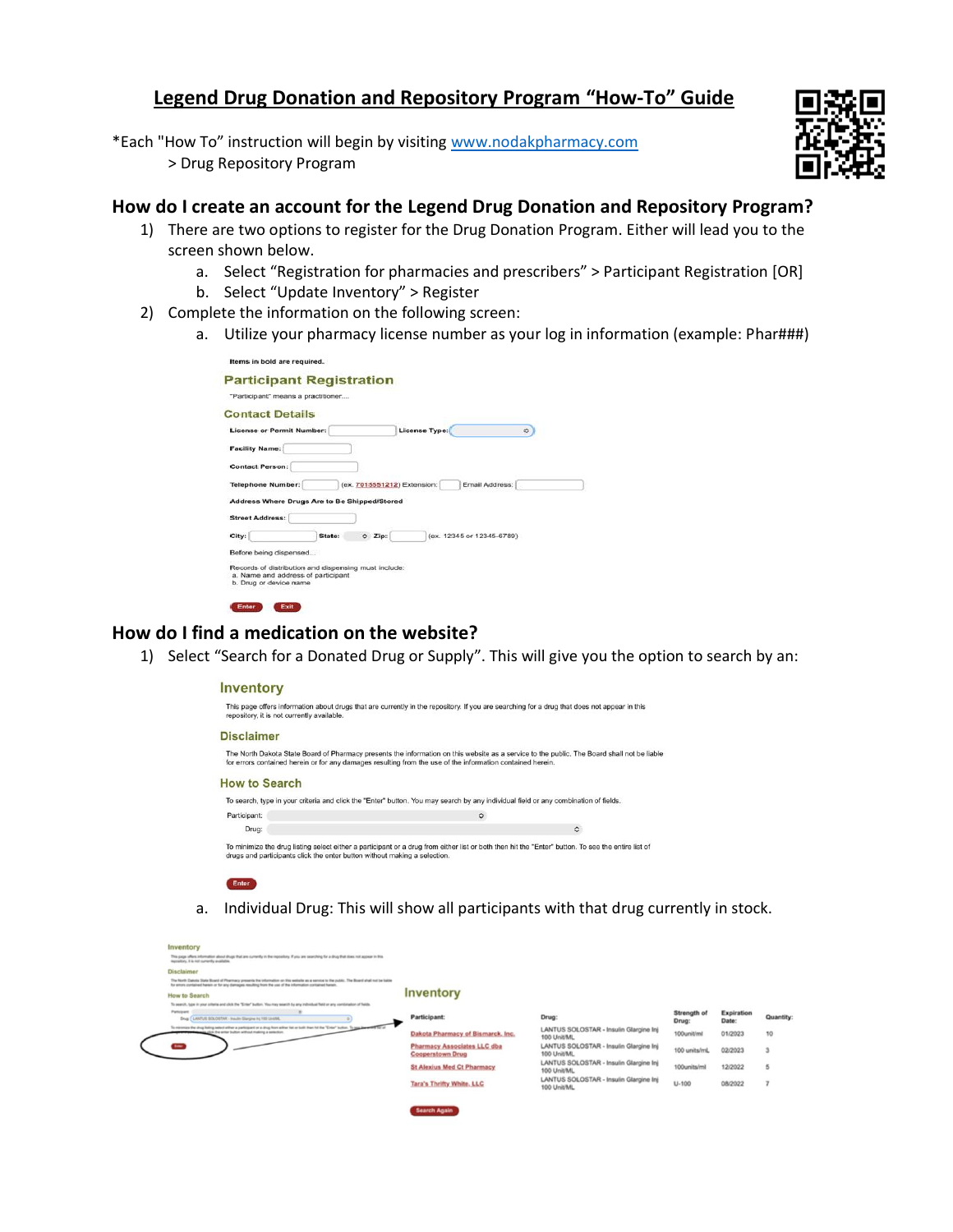b. Individual Participant: This will show all inventory of an individual pharmacy.

| This page offers information about drugs that are currently in the repository. If you are searching for a drug that does not appear in this<br>repository, it is not currently available.                                                                 |          |                                                    |                                                                                     |                          |                     |                      |
|-----------------------------------------------------------------------------------------------------------------------------------------------------------------------------------------------------------------------------------------------------------|----------|----------------------------------------------------|-------------------------------------------------------------------------------------|--------------------------|---------------------|----------------------|
| <b>Disclaimer</b>                                                                                                                                                                                                                                         |          |                                                    |                                                                                     |                          |                     |                      |
| The North Dakota State Board of Pharmacy presents the information on this website as a service to the public. The Board shall not be liable<br>for errors contained herein or for any damages resulting from the use of the information contained herein. |          |                                                    |                                                                                     |                          |                     |                      |
| <b>How to Search</b>                                                                                                                                                                                                                                      |          | <b>Inventory</b>                                   |                                                                                     |                          |                     |                      |
| To search, type in your criteria and click the "Enter" button. You may search by any individual                                                                                                                                                           |          | <b>B &amp; B Northwest Pharmacy</b>                |                                                                                     |                          |                     |                      |
| Participant: B & B Northwest Pharmacy - Minot                                                                                                                                                                                                             | $\alpha$ | 20 Burdick Expwy W                                 |                                                                                     |                          |                     |                      |
| Drug:                                                                                                                                                                                                                                                     |          | Minot, ND 58701<br>7018382213                      |                                                                                     |                          |                     |                      |
| To minimize the drug listing select either a participant or a drug from either list or both then h<br>drugs and participants click the enter button without making a selection.                                                                           |          | Participant:                                       | Drug:                                                                               | <b>Strength of Drug:</b> | Expiration<br>Date: | Quantity:            |
|                                                                                                                                                                                                                                                           |          | <b>B &amp; B Northwest</b>                         | CATAPRES-TTS 2 - Clonidine HCI TD Patch Weekly 0.2                                  | 0.2 mg/day               | 05/2023             | 6                    |
| Enter                                                                                                                                                                                                                                                     |          | Pharmacy<br><b>B &amp; B Northwest</b><br>Pharmacy | <b>MG/24HR</b><br>CATAPRES-TTS 2 - Clonidine HCI TD Patch Weekly 0.2<br>MG/24HR     | 0.2 mg/day               | 06/2023             | 12                   |
|                                                                                                                                                                                                                                                           |          | <b>B &amp; B Northwest</b><br>Pharmacy             | CATAPRES-TTS-3 - Clonidine HCI TD Patch Weekly 0.3<br>MG/24HR                       | 0.3 mg/day               | 07/2023             | 10                   |
|                                                                                                                                                                                                                                                           |          | <b>B.&amp; B.Northwest</b><br>Pharmacy             | CATAPRES-TTS-3 - Clonidine HCI TD Patch Weekly 0.3<br>MG/24HR                       | 03mg/day                 | 05/2023             | $\ddot{\phantom{a}}$ |
|                                                                                                                                                                                                                                                           |          | <b>B &amp; B Northwest</b><br>Pharmacy             | ENOXAPARIN - Enoxaparin Sodium 60 MG/0.6 ML                                         | 60 mg                    | 02/2023             | 10                   |
|                                                                                                                                                                                                                                                           |          | <b>B &amp; B Northwest</b><br>Pharmacy             | ENOXAPARIN - Enoxaparin Sodium 60 MG/0.6 ML                                         | 60MG                     | 02/2023             | a                    |
|                                                                                                                                                                                                                                                           |          | <b>B &amp; B Northwest</b><br>Pharmacy             | MESALAMINE - Mesalamine Enema 4 GM                                                  | 4GM                      | 01/2023             | 49                   |
|                                                                                                                                                                                                                                                           |          | <b>B &amp; B Northwest</b><br>Pharmacy             | MESALAMINE - Mesalamine Enema 4 GM                                                  | 4GM                      | 06/2022             | 84                   |
|                                                                                                                                                                                                                                                           |          | <b>B &amp; B Northwest</b><br>Pharmacy             | MESALAMINE - Mesalamine Enema 4 GM                                                  | 4GM                      | 11/2022             | 42                   |
|                                                                                                                                                                                                                                                           |          | <b>B &amp; B Northwest</b><br>Pharmacy             | Mesalamine Suppositories 1000MG                                                     | 1000MG                   | 05/2022             | 60                   |
|                                                                                                                                                                                                                                                           |          | <b>B &amp; B Northwest</b><br>Pharmacy             | Mesalamine Suppositories 1000MG                                                     | 1000MG                   | 05/2022             | 30                   |
|                                                                                                                                                                                                                                                           |          | <b>B &amp; B Northwest</b><br><b>Pharmacy</b>      | Mesalamine Suppositories 1000MG                                                     | 1000MG                   | 08/2022             | 30                   |
|                                                                                                                                                                                                                                                           |          | <b>B &amp; B Northwest</b><br>Pharmacy             | ONDANSETRON ODT - Ondansetron Orally Disintegrating Tab<br>4 MG                     | 4 mg odt                 | 09/2023             | 30                   |
|                                                                                                                                                                                                                                                           |          | <b>B &amp; B Northwest</b><br>Pharmacy             | SYMBICORT - Budesonide-Formoterol Furnarate Dihyd Aerosol 160/4.5<br>$160 - 4.5$    | moglactuation            | 07/2022             | $\bar{z}$            |
|                                                                                                                                                                                                                                                           |          | <b>B &amp; B Northwest</b><br>Pharmacy             | Spiriva Respimat Inhalation Spray 2.5mcg/actuation 60 metered<br><i>inhalations</i> | 2.5 mcg/actuation        | 08/2023             | 1                    |
|                                                                                                                                                                                                                                                           |          | <b>B &amp; B Northwest</b><br>Pharmacy             | Wixela Inhub 500/50                                                                 | 250/50<br>moglactuation. | 03/2023             | з                    |
|                                                                                                                                                                                                                                                           |          |                                                    |                                                                                     |                          |                     |                      |

#### c. Any combination of participant and drug



## **How do I find a participating pharmacy?**

1) Select "Search for a Participating Pharmacy or Prescriber." This will pull up a list of all pharmacies currently registered for the Drug Donation Program.

### **How do I update my inventory for the program?**

\*It is the pharmacies individual responsibility to update their inventory each time they receive a donation and when they dispense a medication or the inventory expires.

- 1) Provide patient with appropriate form to complete. These records must be kept for 2 years.
	- a. Donor Registration Form
	- b. Recipient (Patient) Information Form
- 2) Select "update inventory". Hit Enter
	- a. If you are a RETURNING participant, "Log In." As the example above stated, this would be with your license or permit number exactly as written "Phar###"
	- b. If you are a NEW participant, select "register"